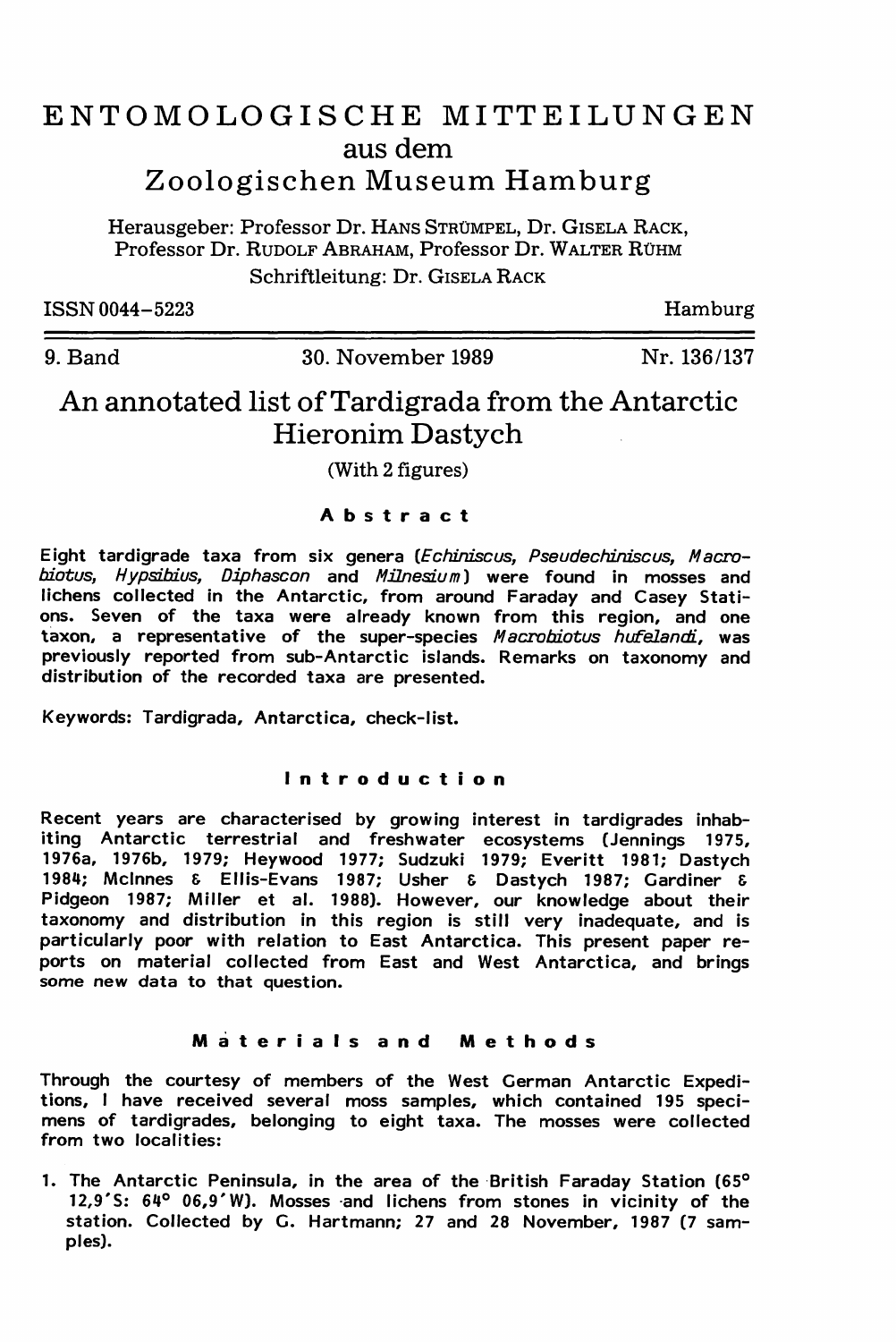2. East Antarctic, Wilkes Land. The Clark Peninsula, Whitney Point: area of the Australian Casey Station, near abandoned Wilkes Station (66° 17'S: 110° 32'E). Collected by L. Kappen, 16 and 30 December, 1986. Mosses from gneissic rocks (mostly *Schistidium antarcticum)* and from granite rock *(Grim mia antarctici)* at Bailey Peninsula, about 1 km W of Casey Station (3 samples).

Tardigrades were extracted by the method described in Dastych (1985). Observations and measurements (phase and interference contrast) were carried out on specimens mounted in Faure's medium. Data on the general distribution of the species described, was taken from Ramazzotti and Maucci (1983), unless otherwise stated. All specimens are deposited in the Zoological Institute and Zoological Museum, in the University of Hamburg.

### Species lis <sup>t</sup>

#### Echiniscus jenningsi Dastych, 1984

1 specimen (d): Faraday Station.

The body is 210 um long. The length of appendage A is 237 um long, and its width at its base, above cirrophore, is 2.7 um. Papilla cephalica is 6  $µm$  long, and the length of cirri interni 13  $µm$ , and cirri externi 30  $µm$ long. The length of claws on IV pair of legs is 17.5 µm. The gonopore oval, measures  $5.1 \times 3.5$  um.

The species is only recorded from the maritime Antarctic, ie. *the* Antarctic Peninsula and its offshore islands (Jennings 1976a, 1976b (as *E. capilla*tus); Dastych 1984; Mclnnes & Ellis-Evans 1987; Usher & Dastych 1987). The presence of males in this species, as well as in the whole genus Echiniscus, previously considered a purely parthenogenetic taxon, is discussed in Dastych (1987).

# Pseudechiniscus suillus (Ehrenberg, 1853)

8 specimens (3 Q, 3 juv., 2 undet.): Casey Station.

The body is 116-182 um long. Granules on the dorsal surface (short pillars in the cuticle) were up to  $1 \mu m$  in diameter. In most cases individual granules were connected with very delicate striae, forming characteristic net-like pattern. However, specimens from the same sample showed some variation, and one was found without the striae, and in another this pattern was restricted to the head plate. The head and terminal plates were very poorly facetted. The posterior edge of the pseudosegmental plate, was found in two specimens to have poorly formed roundish folds, and in other specimens the edge was straight. The ventral side was covered with very small granulation  $(0.3-0.5 \mu m)$ , arranged in regular bands, and forming a net with irregularly shaped mesh, as described in Dastych (1984). There are no spines on the first pair of legs, though papillae are present on the fourth pair. Internal claws have a thin, sharp and strongly downwards bent spine. Claws of the IV leg are  $9 \mu m$  long in the largest specimen.

250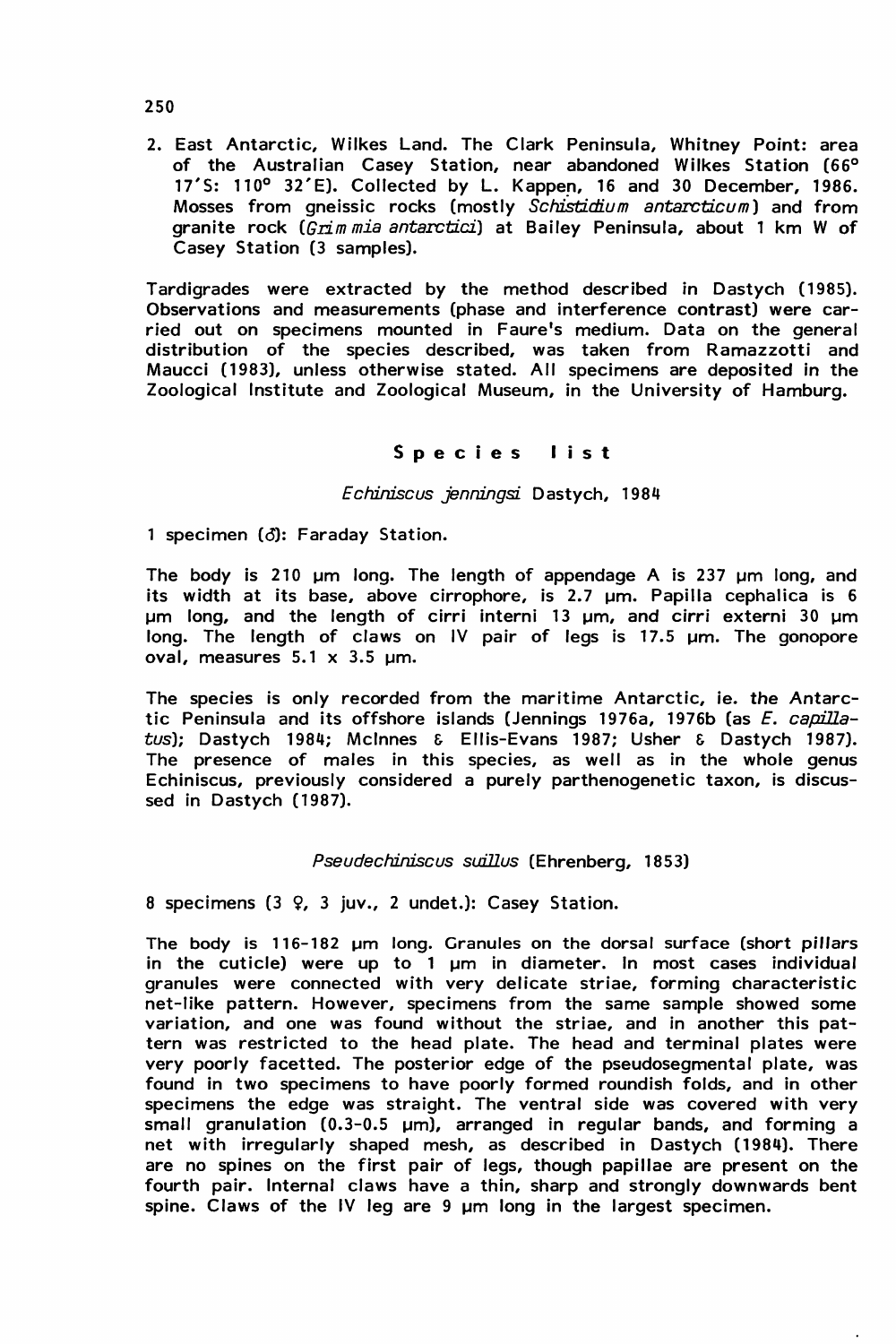The striation connecting dorsal granules has been personally noted in spe-cimens of P. suillus from Tanzania, South Africa and Marion Island (unpublished data). The taxonomic value of this distinctive characteristic is unknown. P. suillus is characterised by great individual variability, and this is, among the other things, is one reason for the extreme taxonomic confusion prevailing in the *P. suillus*-complex. This group is in urgently need of a thorough revision. P. suillus is considered cosmopolitan, and has been reported from Antarctica by Murray (1910: "Graham Land and islands", as *E. arctomys;* see pages 103 and 126) and recently from the South Shetland Islands and Enderby Land (Dastych 1984).

# Macrobiotus cf. hufelandi Schultze, 1833

33 specimens, 8 embrionated eggs: Farady Station.

Length of the body 170-473 um. The armature of buccal cavity as described in Pilato (1972), buccal apparatus as depicted in Dastych (1984).<br>The claws are relatively small, more "V" than "Y" shaped, with large accessory spines on the primary branches (Fig. 1). Diameter of the eggs with processes is up to 88  $\mu$ m, up to 74  $\mu$ m without. The processes are 5  $\mu$ m high, the bases 3.5 to 4.0  $\mu$ m in diameter. The edge of the apical disc has 10-11 small teeth. There are 25-28 processes around the circumference of an egg. Between the processes, the surface of the egg is covered by a delicate net, composed of mesh up to 1 um in diameter, but more usually about 0.8  $\mu$ m. The specimens, and eggs, are almost identical to those found in South Georgia (Dastych 1984).

Recent karyological studies of *M. hufelandi* from Italy (Bertolani 1982) revealed the presence of at least three sibling species within this supertaxon. A tentative description of these species, by Bertolani, with only very general remarks on their identification, does not help the discussion of the specimens referred to in this paper as M. cf. h*ufelandi. M* hufelandi is generally considered a cosmopolitan species, and has already been reported from the sub-Antarctic islands of Kerguelen, St. Paul, and South Georgia (Richters 1908a, and Dastych 1984). This report of  $M$ hufelandi from the Antarctic Peninsula, represents the southernmost record of this super-species.

# Macrobiotus furciger Murray, 1907

33 specimens, 5 eggs. Farady Station.

The body is 296-732 um long. The legs, particularly the IV pair, are covered with very tiny, and usually regular granules. The granules, up to 0.3 µm in diameter, are sometimes poorly formed, or grouped in irregularly shaped bands or "plates". Other characters are described in Dastych (1984). The eggs are large, up to 102 um in diameter including processes, up to 89 um without. The processes are 7-8 um high and 6-7 um in diameter at the bases. They are smooth, and without pores. The shape and form of the processes and egg surface are illustrated in Dastych (1984: Fig. 8a, Phot. 10). Two aberrant eggs were found, in this study, with 2-4 transverse thickenings around the processes (Fig. 2).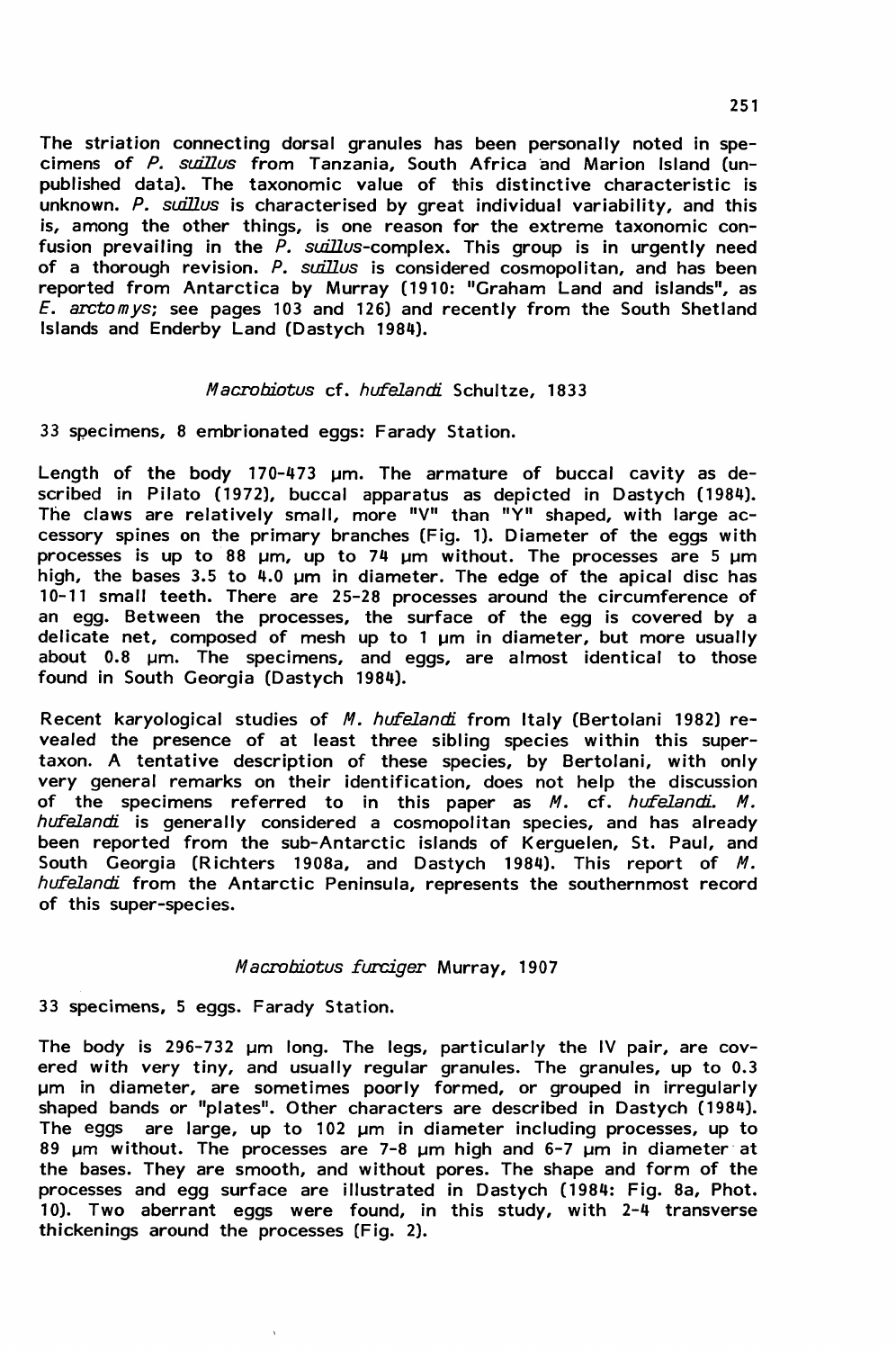

Figs. 1-2: Macrobiotus cf. hufelandi Schultze, 1833: 1- claw of the fourth pair of legs; *Macrobiotus furciger* Murray, 1907: 2- ab<mark>err</mark>ant process of egg.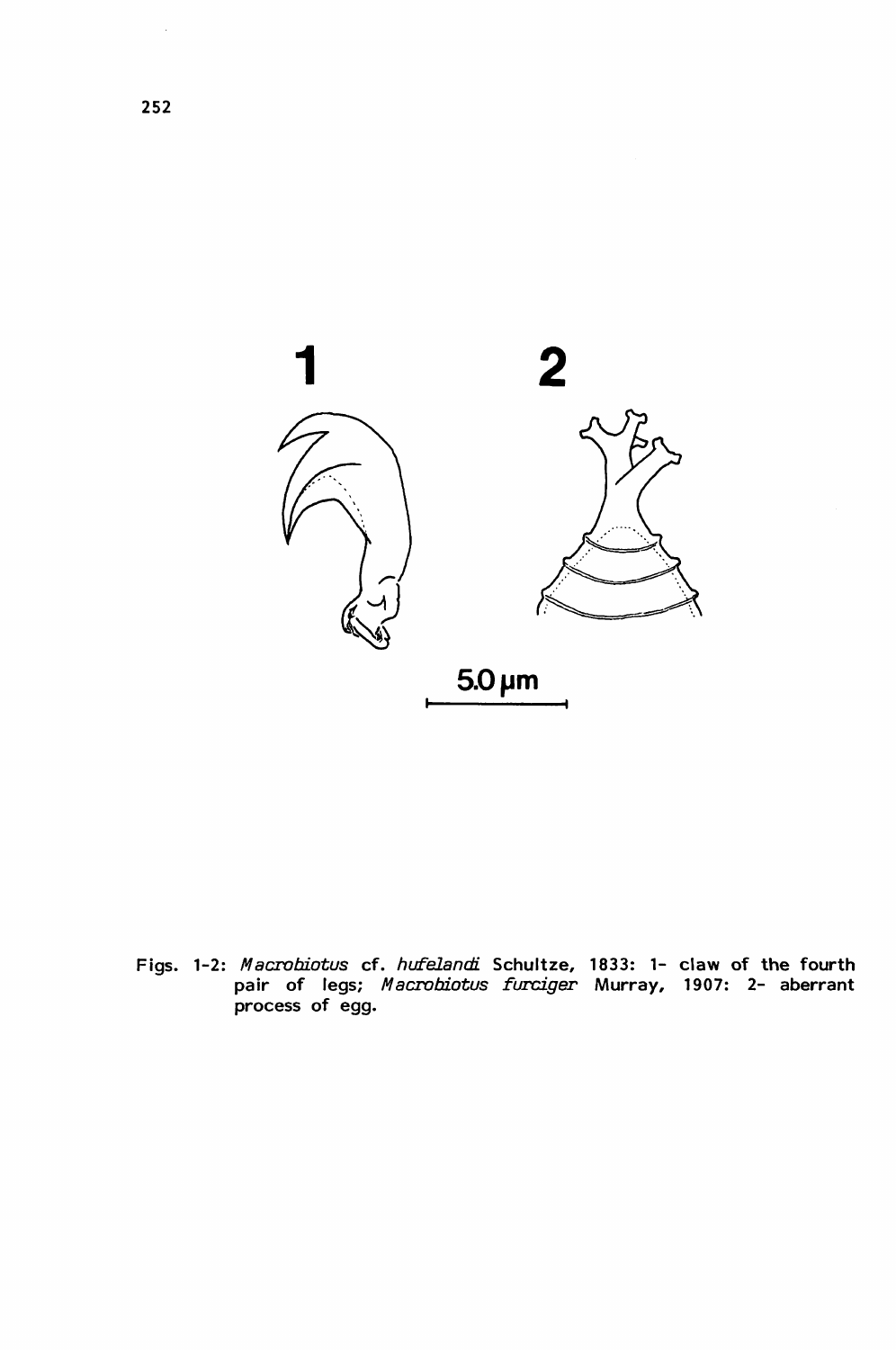M. furciger is characterised by remarkable individual variability (I. c.) and has been recorded from many localities in the Northern and Southern Hemisphere. In the Antarctic Region it has been reported from the South Orkney Islands, the South Shetland Islands and the Antarctic Peninsula (Murray 1906; Richters 1908b: in both cases as M. furcatus; Jennings 1976a, 1976b; Heywood 1977; Dastych 1984; McInnes & Ellis-Evans 1987; Usher & Dastych 1987). Similar species or this taxon, named*"M. furciger?"* has been recorded from the Vestfold Hills in East Antarctica (Miller et al. 1988).

#### Hypsibius arcticus (Murray, 1907)

38 specimens, 3 embrionate eggs: Casey Station.

The body is 125–330 µm long. Specimens and eggs, found in this study, agree with the description of those found in South Shetland Islands (Dastych 1984).

Hypsibius arcticus is one of the most common, and most often recorded tardigrades in the Antarctic (Murray 1910; Morikawa 1962; Dougherty & Harris 1963; Dougherty 1964; Everitt 1981; Dastych 1984; Mclnnes & Ellis-Evans 1987; Usher & Dastych 1987). It presumably has continous distribution, in non-glaciated areas, around· the whole Antarctic region. The species is also considered a cosmopolitan taxon. However, recent unpublished personal observations, based on re-discovered type-material of *Hypsibius* antarcticus (R ichters, 1904) indicate that all records of H. arcticus in Antarctica, are in fact the records of Hypsibius antarcticus (Richters), previously insufficiently described to modern standards. The redescription of the latter taxon and the assessment of taxonomic status of H. arcticus, is currently in progress.

#### Diphascon chilenense langhovdense (Sudzuki, 1964)

17 specimens: Casey Station.

Length of the body 98-176 um. This sub-species is characterised by a long and very thin (up to  $0.8$  µm) tube, a relatively small roundish pharynx, with three rounded macroplacoids and small microplacoid (Dastych 1984).

.D. chilenense langhovdense is known from both Continental and Maritime Antarctic (Sudzuki 1964; Jennings 1976a, 1976b; Dastych 1984) and as D. *alpinum* (Murray) has been listed from New Zealand (Horning et al. 1978: see Dastych 1984). It is considered the common opinion about the cosmopolitan nature of D. chilenense (Plate 1888), as well as the species itself should be revised. Presumably D. chilenense langhovdense is a synonym of the former taxon. Unfortunately the type-material of  $D$ . chilenense can not be traced, and recently the type-specimens of. D. chilenense langhovdense have also been lost (Dr. Sudzuki in litt. 1988).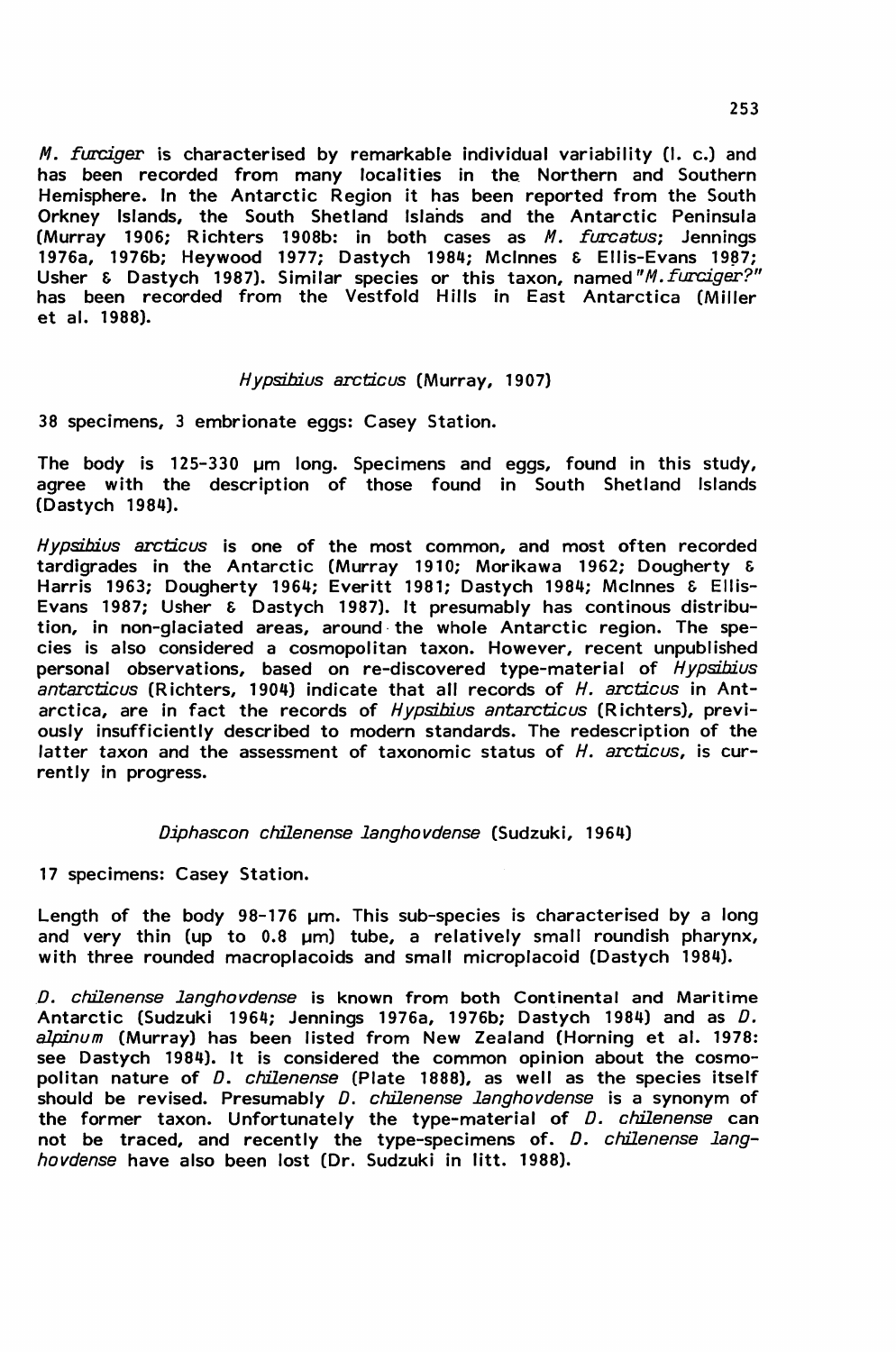# Diphascon pingue (Marcus, 1936)

64 specimens: Faraday Station.

The body is 182-324 um long. All specimens belong to the morphotype described by Dastych (1984) as "variety A", to distinguish it from the other very similar population ("variety B"), with which is sympatric on the South Shetland Islands. The morphotype "B" also occurs on South Georgia. If these two morphometrically well separated populations (I. c.) belong to two different species, then the "variety B" represents a new taxon. The morphotype "A" was recently re-discovered in the maritime Antarctic (Usher  $\overline{\epsilon}$  Dastych 1987), and is very similar to "typical" D. pingue, originally described by Marcus (1936) and later re-described by Argue (1972). This taxon is partly conspecific with  $D.$  alpinum (Murray, 1906), and both these, and related species, are a source of great confusion in the literature. For the sake of taxonomic stability Pilato & Binda (1976) proposed to abandon the name  $D$ . alpinum (see comment in Dastych 1984).

Jennings (1976a, 1976b) recorded D. pingue (as a mixed taxon of D. pingue and  $\overline{D}$ . alpinum) from South Georgia, the maritime Antarctic and the Antarctic Peninsula and offshore islands. Heywood (1977) reported  $D$ .  $\mu \rightarrow$ from Alexander Island, and Mclnnes & Ellis-Evans (1987) again found this species-complex, in the Signy Island lakes, identifying it as D. pingue/ chilenense. Both D. pingue and D. alpinum are known as cosmopolitan taxa and the latter has already been reported from the Antarctic (Richters 1908b; Murray 1906, 1910; Dougherty & Harris 1963).

### Milnesium tardigradum Doyère, 1840

1 specimen (9): Faraday Station.

The body is 850 um long. All secondary claw bases are triple branched. This cosmopolitan species is already known from the maritime and continental Antarctic (Richters 1908a, 1908b, 1908c; Murray 1910; Sudzuki 1964; Jennings 1976a, 1976b; Heywood 1977; Dastych 1984; McInnes & Ellis-Evans 1987; Usher & Dastych 1987).

#### Discussion

Tardigrades from the areas studied in this paper were relatively unknown. Jennings (1976b) made limited notes about the tardigrades from the locality of Faraday Station, and Thomas (1965) reported an unidentified species, of the genus Macrobiotus, in the region of Clark Peninsula. In the area of Casey Station, three species (Pseudechiniscus suillus, Hypsibius arcticus and Diphascon chilenense langhovdense) occurred in the mosses collected from both gneissic and granite rocks. Seven of the eight species in the above list have already been found in the Antarctic Region. One taxon, a representative of the super-species Macrobiotus hufelandi was hitherto only reported from sub-Antarctic islands, and was unknown from continental Antarctica. Four taxa (P. suillus, H. arcticus<sub>: u</sub>D. chilenense langhovdense and *Mil. tardigradum*) are widely distributi**en <sup>y</sup>in Antarctica and are re**cognised as cosmopolitan species. However, Mil.  $\textit{tartigradum}$  is the only species, in this group, that does not at present raise serious doubts about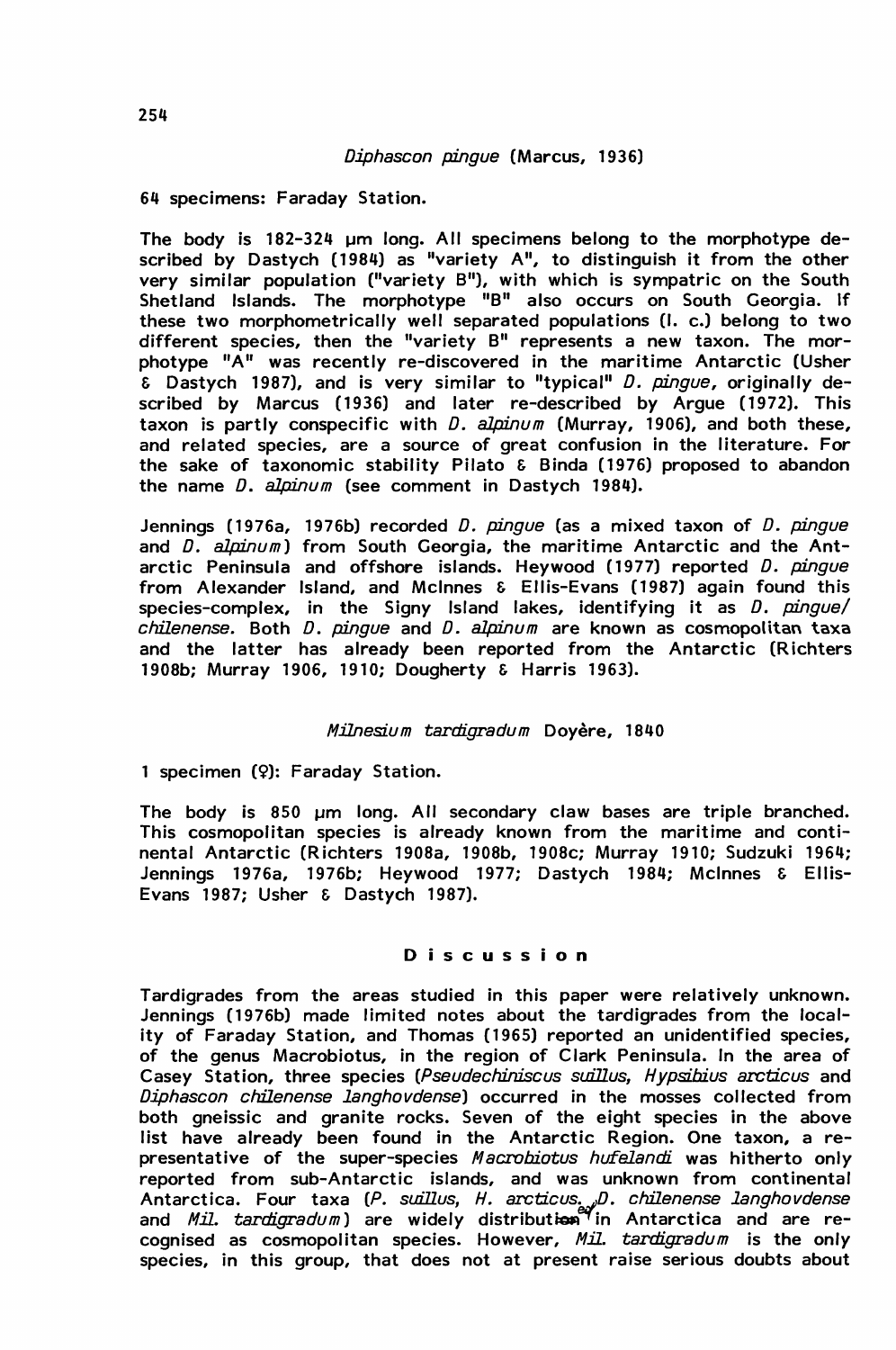# its taxonomic status.

ò,

Tardigrades are commonly present in the Antarctic terrestrial and freshwater habitats, and were found in five of the ten samples in this study. All three samples from Casey Station yielded tardigrades (3 taxa, as listed above), a rather different result from the report by Miller et al. (1988), who studied tardigrades from the Vestfold Hill  $(68^{\circ}$  35'S, 78° 00'), also located in Eastern Antarctica. The authors (I. c.) found four tardigrade species (H. allisoni, D. puniceum ?, M. furciger ?, P. novaezealandiae) in only 25 % of the 491 samples examined. It is interesting to note that no taxon, from the Miller et al. (1988) survey, was found at Casey Station, and the spectrum of their species Iist indicates a closer relationship to the fauna of New Zealand (Horning et al. 1978), than to the tardigrade fauna of other sites in East Antarctica. It is also curious that the above authors did not recover one of the most common Antarctic tardigrades H. arcticus from this study of the Vestfold Hills, although it constitutes a significant element of freshwater fauna (Everitt 1981) in this area, and is known to occur in mosses.

These comments reflect our limited knowledge about tardigrades of the Antarctic region, and in particularly the area of East Antarctica, and indicates the need for more detailed studies of the ecology and taxonomy of these animals in the Antarctic Region.

# Acknowledgements

1 wish to thank Prof. Dr. G. Hartmann (Hamburg) and Prof. Dr. L. Kappen (Kiel) who collected the material and Dr. G. Rack and Prof. Dr. H. Strümpel for kind provision of laboratory space, and facilities at the Zoological Institute and Zoological Museum, in the University of Hamburg. I should also like to thank Miss Sandra Mclnnes (British Antarctic Survey, Cambridge) for corrections to the English manuscript.

#### Zusammenfassung

Acht Tardigraden-Taxa aus sechs Gattungen (Echiniscus, Pseudechiniscus, Macrobiotus, Hypsibius, Diphascon und Milnesium) wurden in Moosen und Flechten in der Umgebung der Faraday Station und Casey Station (Antarktis) gefunden. Sieben dieser Taxa waren bereits aus der Antarktis bekannt, ein Vertreter der Superspezies Macrobiotus hufelandi bisher nur von den subantarktischen Inseln. Weiterhin werden Angaben zur Taxonomie und Verbreitung dieser Taxa gemacht.

#### References

Argue, C. W., 1972: Tardigrades from New Brunswick, Canada. 2. - Can. J. Zool., 50: 87-94. Ottawa.

Bertolani, R., 1982: Cytology and reproductive mechanisms in tardigrades. - In: D. R. Nelson (ed.), Proc. Third Int. Symp. Tardigrada, East Tennesse State Univ. Press, pp. 93-114. Johnson City.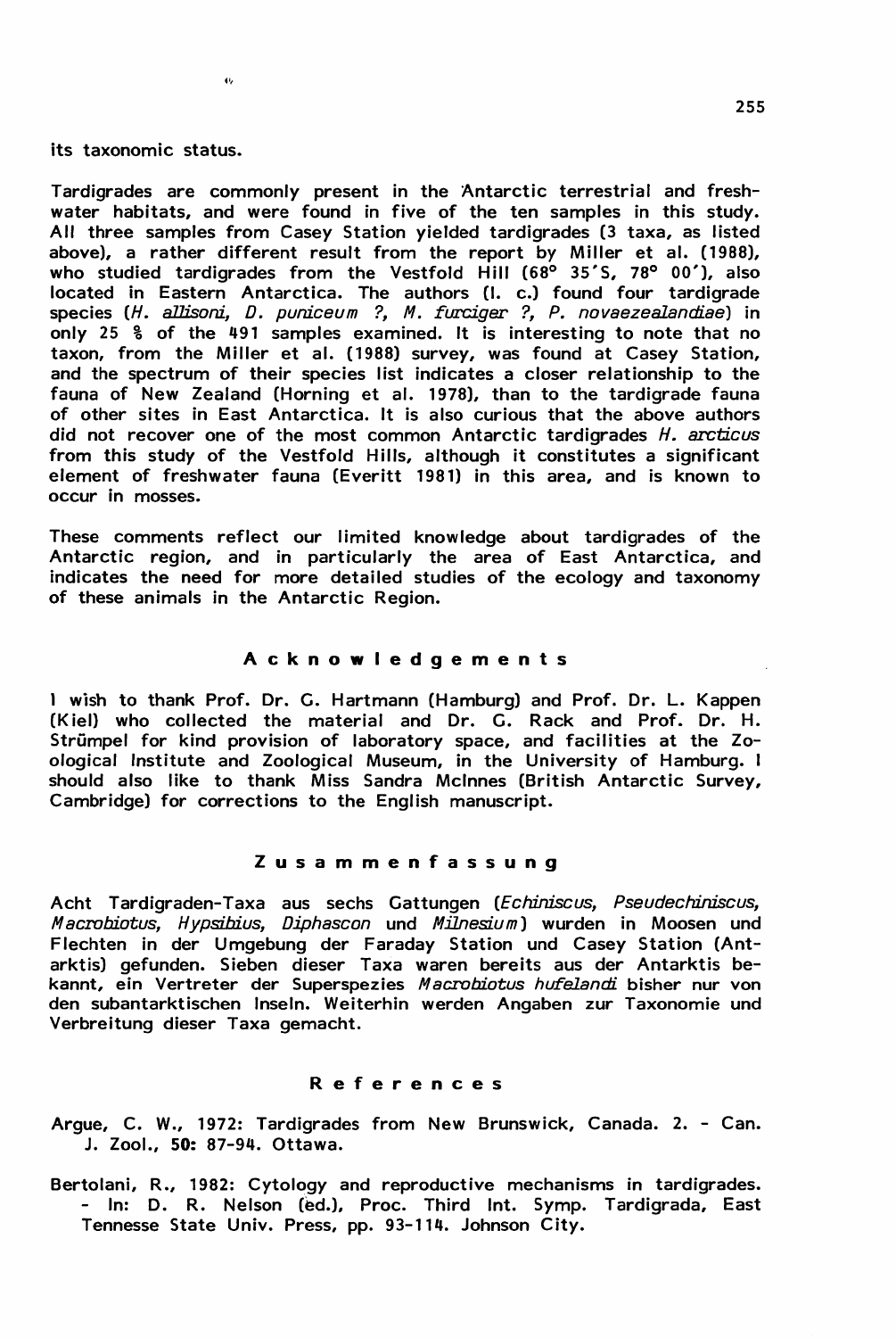Dastych, H., 1984: The Tardigrada from Antarctic with description of several new species. - Acta zool. cracov., 27: 377-436. Kraków.

 $\mathbf{r}$ 

- Dastych, H., 1985: West Spitsbergen Tardigrada. Acta zool. cracov., 28: 169-214. Krakow.
- Dastych, H., 1987: Two new species of Tardigrada from the Canadian Subarctic with some notes on sexual dimorphism in the family Echiniscidae. - Entomol. Mitt. zool. Mus. Hamburg, 8: 319-334. Hamburg.
- Dougherty, C. E., 1964: Cultivation and nutrition of micrometazoa. 11. An Antarctic strain of the tardigrade Hypsibius arcticus (Murray, 1907) Marcus, 1928. - Trans. Amer. Microsc. Soc., 83: 7-11. Menasha.
- Dougherty, C. E. & Harris, L. G., 1963: Antarctic Micrometazoa: Fresh-Water Species in the McMurdo Sound Area. - Science, 1110: 497-498.
- Everitt, D. A., 1981: An ecological study of an Antarctic freshwater pool with particular reference to Tardigrada and Rotifera. - Hydrobiologia, 83: 225-237. Hague.
- Gardiner, G. R. & Pidgeon, R. W. J., 1987: Structure and function of terrestrial Antarctic communities with special reference to Tardigrada. - 1986-87 Australian Antarctic Research Program (Antarctic Division, Kingston, Tasmania), 78-80.
- Heywood, R. B., 1977: A limnological Survey of the Ablation Point area, Alexander Island, Antarctica. - Phil. Trans. r. Soc., 279: 34-54. London.
- Horning, D., Schuster, R. 0., Grigarick, A., 1978: Tardigrada of New Zealand. - New Zealand J. Zool., 5: 185-280.
- Jennings, P., 1975: The Signy Island terrestrial reference sites: V. Oxygen uptake of *Macrobiotus furciger* J. Murray (Tardigrada). - Brit. Antarct. Surv. Bull., 41 and 42: 161-168. Cambridge.
- Jennings, P., 1976a: The Tardigrada of Signy Island, South Orkney Islands, with note on the Rotifera.  $-$  ibid.,  $44: 1-25$ .
- Jennings, P., 1976b: Tardigrada from the Antarctic Peninsula and Scotia Ridge Region. - ibid., 44: 77-95.
- Jennings, P., 1979: The Signy Island terrestrial reference sites: X. Population dynamics of Tardigrada and Rotifera. - ibid., 47: 89-105.
- Marcus, E., 1936: Tardigrada. Das Tierreich, 66: 1-340. Berlin-Leipzig.
- Mclnnes, S. J. & Ellis-Evans, J. C., 1987: Tardigrades from maritime Antarctic lakes. - In: R. Bertolani (ed.), Biology of Tardigrades. Selected Symposia and Monographs, U. Z. I., 1: 111-123. Modena.
- Miller, J. D., Horne, P., Heatwole H., Miller, W. R., Bridges, L., 1988: A survey of the terrestrial Tardigrada of the Vestfold Hills, Antarctica. -(Ferris J. M., Burton H. R., Johnstone G. W., Bayly I. A. E., eds.), 197- 208. Dodrecht.